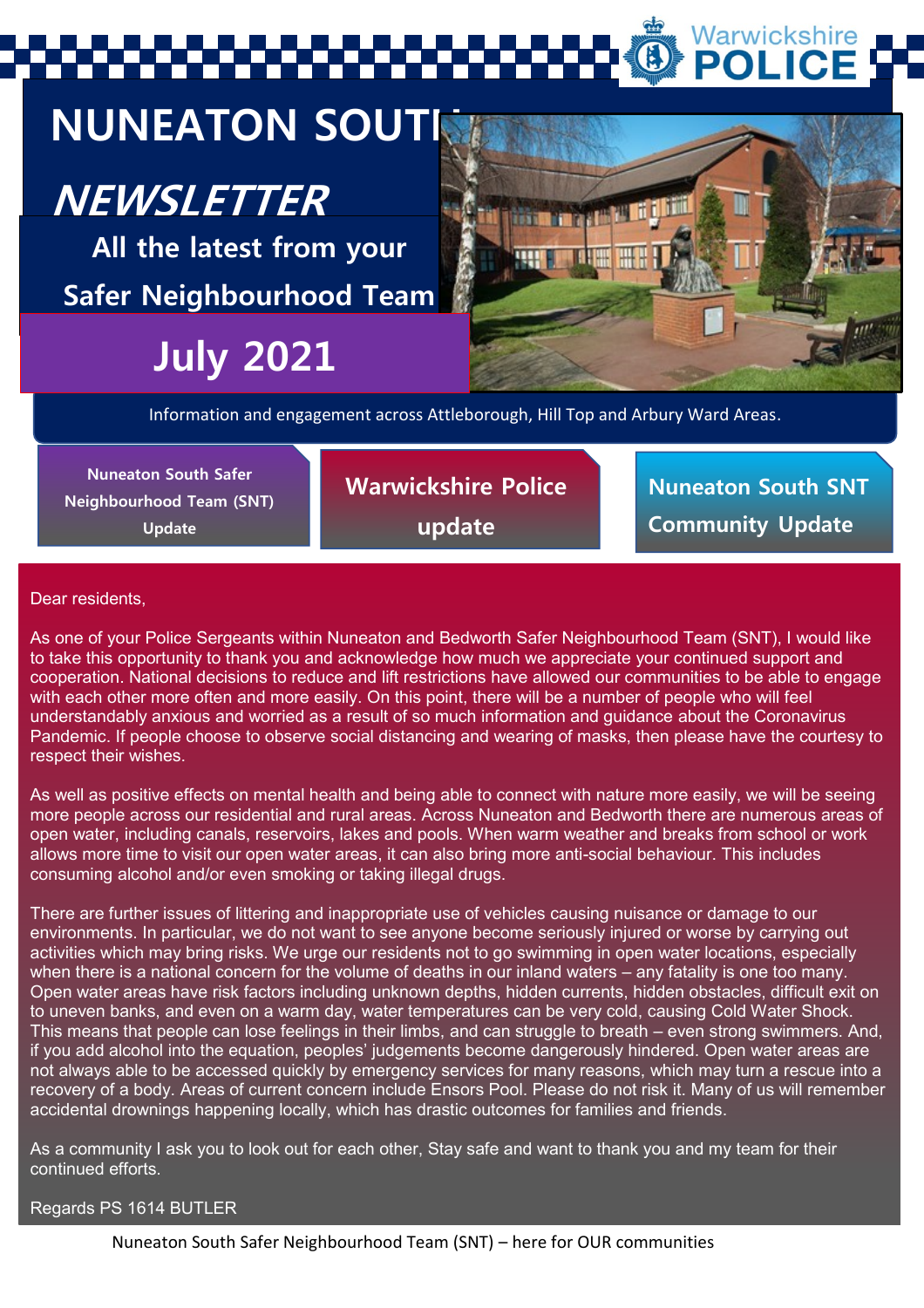Warwickshire **POLICE** 

**Nuneaton South Safer Neighbourhood Team (SNT) Update** 

1

**We are on Twitter: @NunSouth\_SNT**

**We are on Facebook: Nuneaton and Bedworth Police**

# **Nuneaton South**

### **The new updates for covid-19.**

Most legal restrictions to control COVID-19 have been lifted at step 4. This means that:

- You do not need to stay 2 metres apart from people you do not live with. There are also no limits on the number of people you can meet.
- However, to minimise risk at a time of high prevalence, you should limit the close contact you have with those you do not usually live with and increase close contact gradually. This includes minimising the number, proximity, and duration of social contacts.
- You should meet outdoors where possible and let fresh air into homes or other enclosed spaces.
- The Government is no longer instructing people to work from home if they can. However, the Government expects and recommends a gradual return over the summer.
- The requirement to wear face coverings in law has been lifted. However, the Government expects and recommends that people wear face coverings in crowded areas such as public transport.
- There are no longer limits on the number of people who can attend weddings, civil partnerships, funerals and other life events (including receptions and celebrations). There is no requirement for table service at life events, or restrictions on singing or dancing. You should follow guidance for weddings and funerals to reduce risk and protect yourself and others.
- There are no longer restrictions on group sizes for attending communal worship. COVID-19 has not gone away, so it's important to remember the actions you can take to keep yourself and others safe. Everybody needs to continue to act carefully and remain cautious.

### **Operation Snap**

Operation SNAP is a response to increasing submissions of video and photographic evidence relating to driving offences that members of the public have witnessed. This can range from driving dangerously or carelessly to overtaking on solid white lines, using a mobile phone while driving, ignoring traffic lights or dangerous driving around other road users, such as horse riders and cyclists. Until now, these reports have been submitted to the police in all sorts of ways and so a streamlined process has now been developed to deal with them. This will hopefully make it easier for all involved. To upload evidence in relation a driving offence please visit

[https://www.warwickshire.police.uk/police-forces/warwickshire-police/areas/warwickshire](https://www.warwickshire.police.uk/police-forces/warwickshire-police/areas/warwickshire-police/campaigns/campaigns/2019/operation-snap/)[police/campaigns/campaigns/2019/operation-snap/](https://www.warwickshire.police.uk/police-forces/warwickshire-police/areas/warwickshire-police/campaigns/campaigns/2019/operation-snap/)

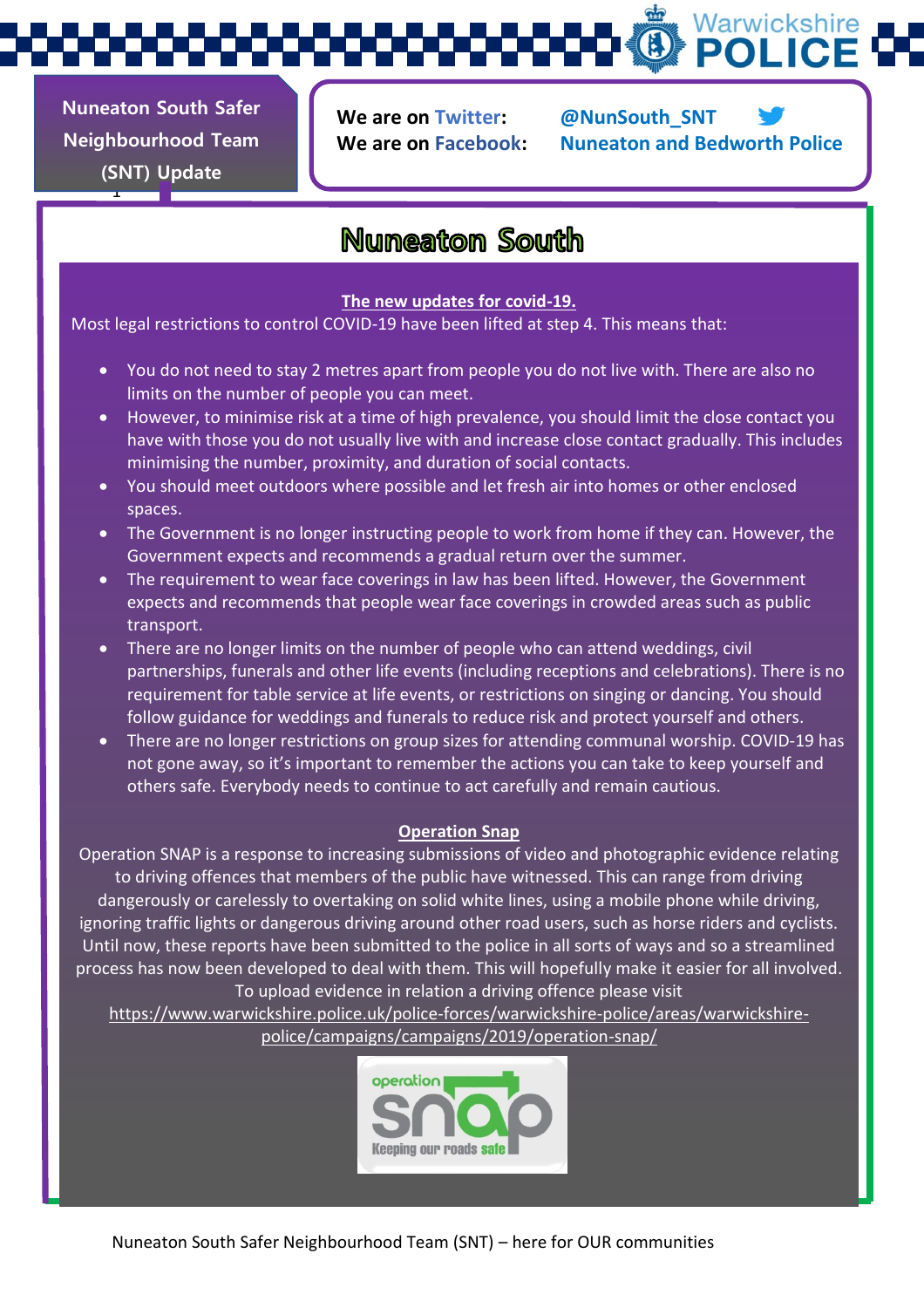

# **Update On Our Priorities**

## **Ensors Pool**

We are still continuing to educate people regarding the dangers of entering the pool. Multiple people, have been warned and spoken to, patrols have been increased.

## **Speed Checks**

Speed checks have been conducted around, over 100 vehicles had been checked through our speed camera.

- Donnithorne Avenue
	- Heath End Road

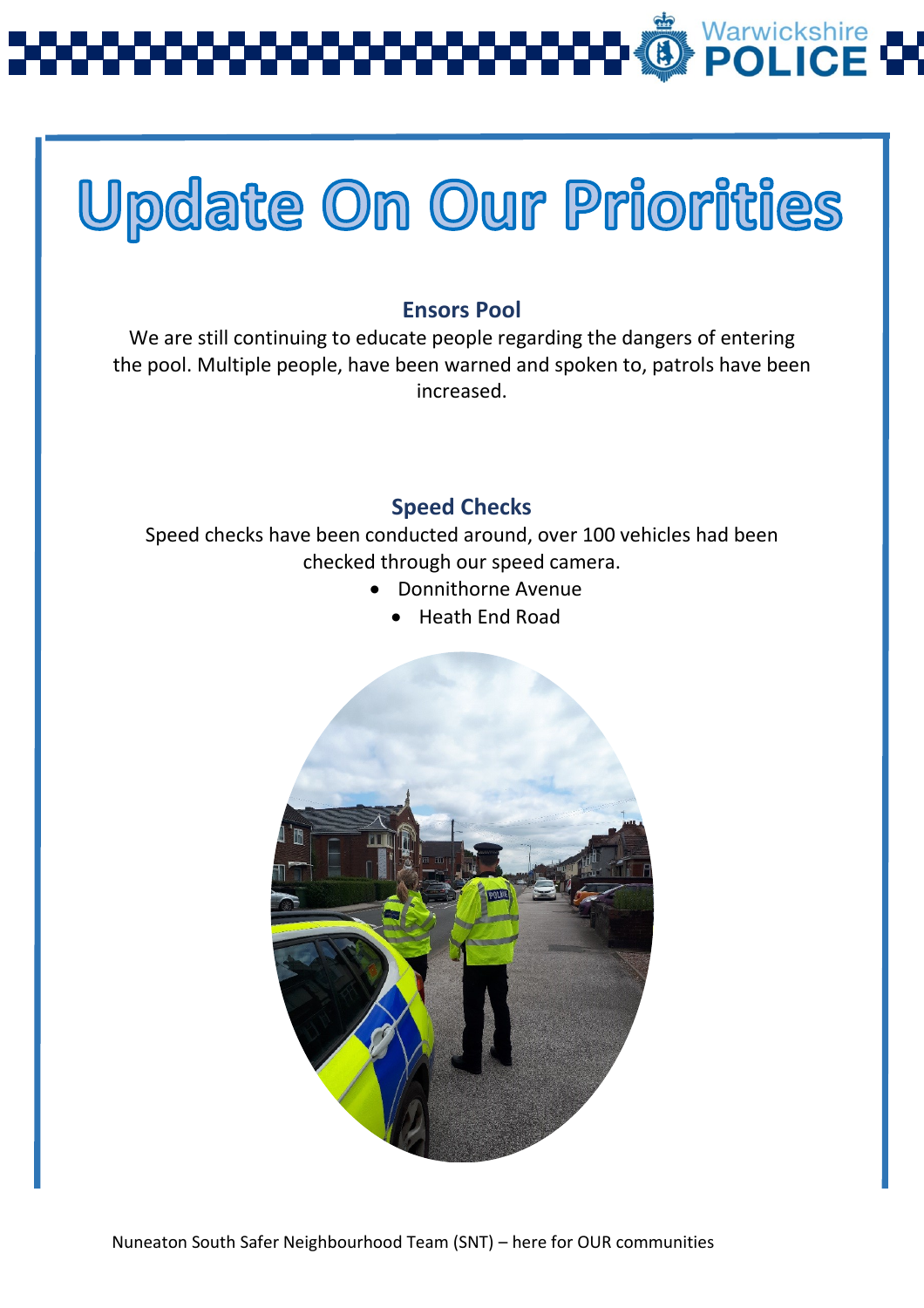### **Anti-Social Behaviour**

#### **PRESS RELEASE 27 July 2021**

#### **Anti-social behaviour leads to prison sentence for Nuneaton's Lewis Parkes**

Nuneaton man Lewis Parkes has been jailed after flouting terms of an injunction linked to his anti-social behaviour.

Nuneaton and Bedworth Borough Council obtained an injunction order against Parkes, of Poyser Road, for causing anti-social behaviour in the Hill Top area of Nuneaton, at the County Court in Warwickshire Justice Centre in November 2019. The terms of this injunction were varied in July 2020 following reports of anti social behaviour in the area by Parkes, and powers of arrests were attached to the injunction as a result.

These terms meant he was forbidden from entering Tulliver Road and Sorrel Road, Nuneaton, or from causing alarm and distress to residents of Poyser Road. There were also a number of residents Parkes was forbidden to contact by any means, in any location. Parkes was reported to have breached the injunction order and Police enforced the power of arrest in June 2021.

Housing Officers worked in partnership with Warwickshire Police Safer Neighbourhoods Team to gather evidence and statements from witnesses outlining the breaches that had taken place. Committal proceedings took place in the County Court at Warwickshire Justice Centre on 26 July, where Parkes was found guilty of 14 breaches of the injunction – 13 of which he denied – and was sentenced to eight months imprisonment, to be served immediately.

Nuneaton and Bedworth Borough Council deputy leader and spokesperson on policing matters, Cllr Clare Golby, said: "Antisocial behaviour is an unacceptable scourge of our communities. It's something which affects people's quality of life even when they're in their own homes and is something for which I have little tolerance.

"Residents of Nuneaton, Bedworth and Bulkington shouldn't - and more importantly don't - have to live at the mercy of people like this.

"Council officers and police did a great piece of joint working to get this result. I would also like to thank members of the community for their part in standing up and saying they weren't going to accept Parkes' behaviour anymore. Hopefully now they can enjoy some peace and quiet."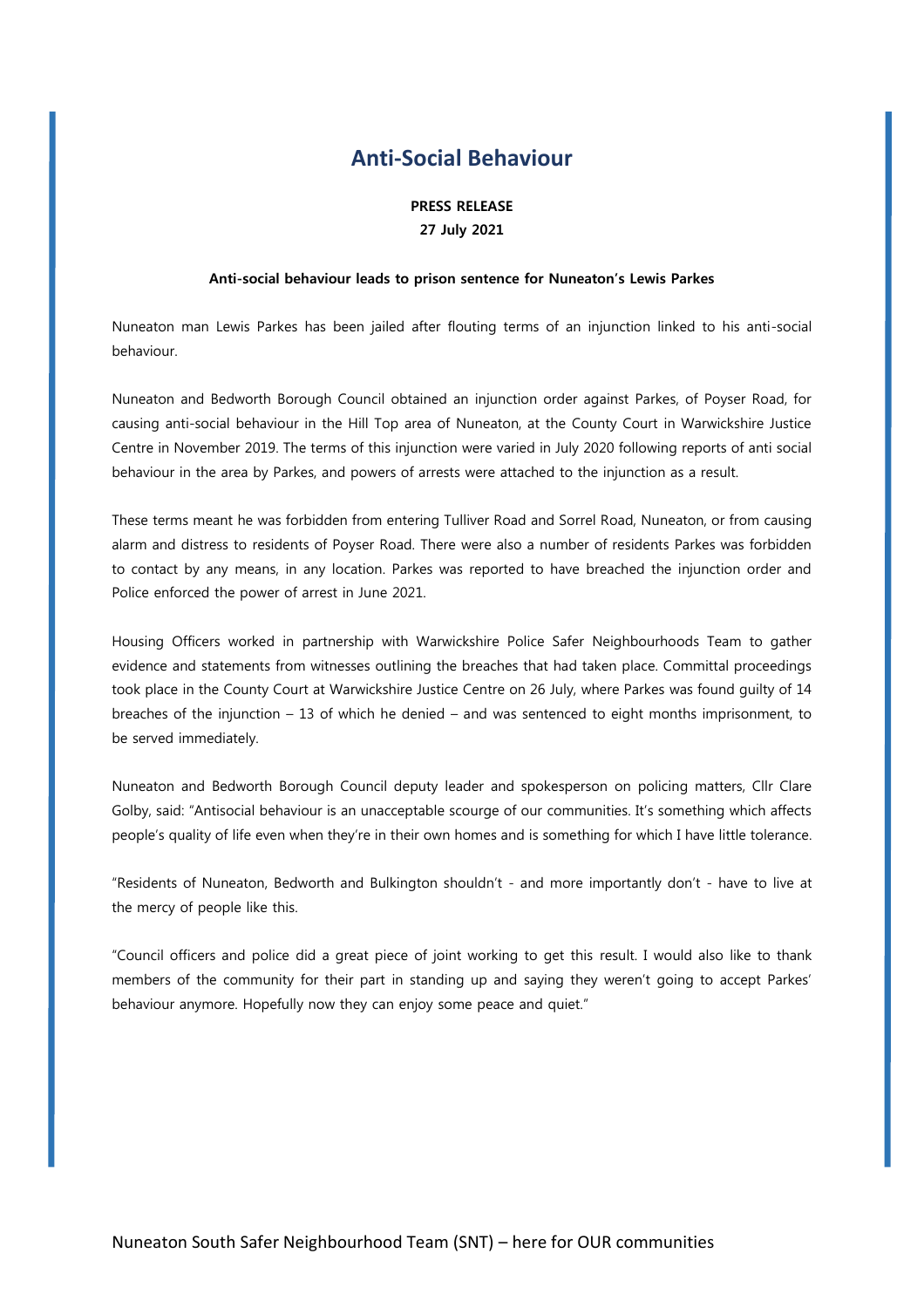Insp Dave Williams, Safer Neighbourhood lead for Warwickshire Police in Nuneaton and Bedworth, said: "Parkes has had repeated opportunities to change his behaviour and comply with the court order. His persistent refusal to do so has led to this lengthy prison sentence.

"These types of court orders are a valuable tool to tackle anti-social behaviour which has a negative impact on our communities.

"Nuneaton residents can be reassured that we will always work with our partners to enforce court orders and bring people who breach them to justice. "

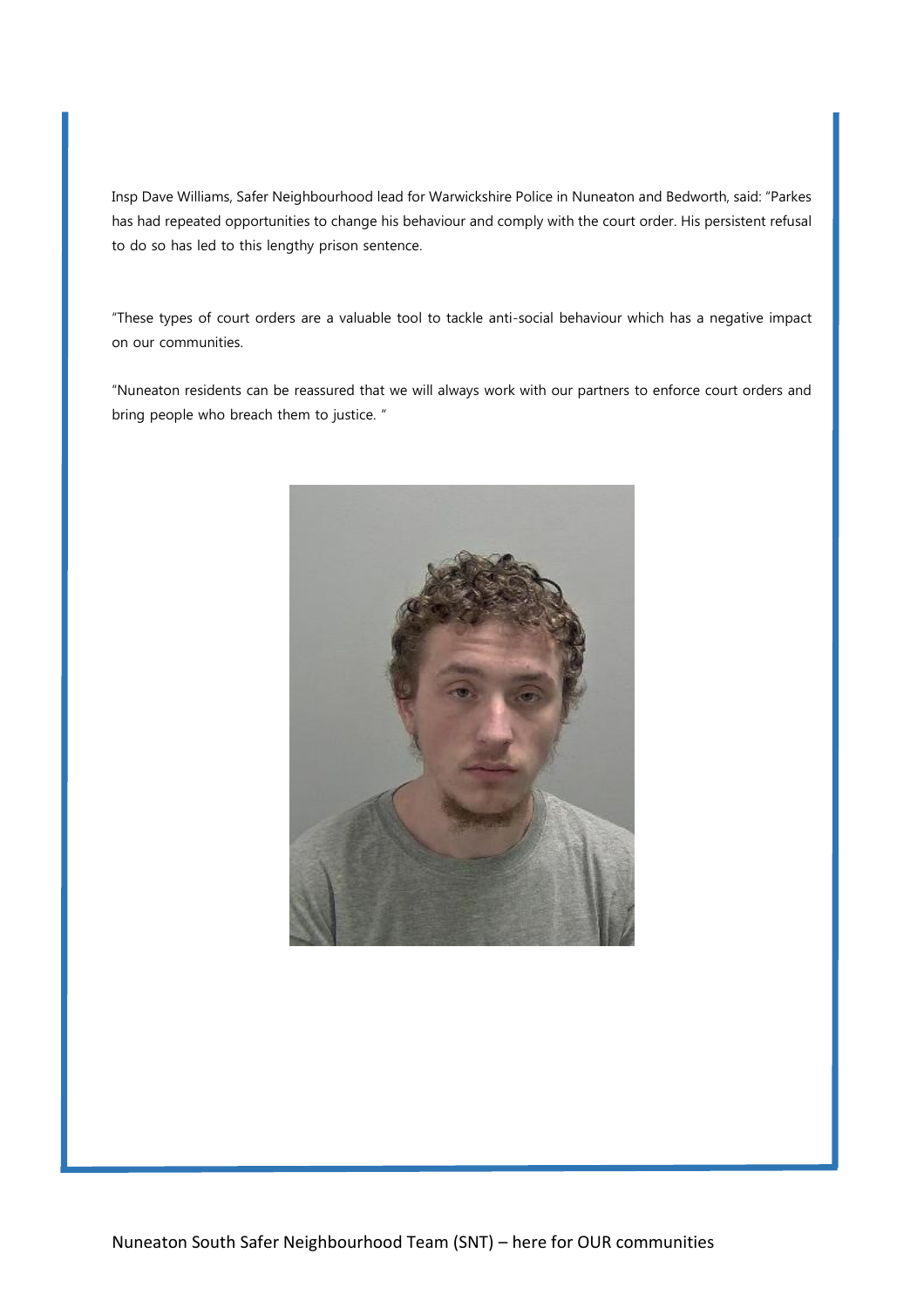# Warwickshire



## **Monthly Message from Hill Top, Arbury & Attleborough Officers…**

Dear residents,

Hello. We would like to take this opportunity to thank you all for your time and patience during what has been a challenging couple of months for everyone. As certain restrictions have been lifted, many will be taking the opportunity to get out of their homes for recreation, visits and appointments etc.

This will no doubt add to the volume of traffic and parking issues across the area and beyond. Certain "freedoms" do not automatically grant anyone to right, reason or excuse to commit motoring offences of any kind. This includes speeding, drink/drug driving, deliberately not wearing seatbelts, and using phones. Please have safety in mind for yourselves and others, and also show restraint, patience and consideration. Fatalities on our roads may be prevented if you play your parts.

Also, there will be people who feel uncertain, worried and anxious about the prospect of leaving their homes after being in isolation or similar. If people feel more comfortable keeping socially distanced and wearing face masks etc., please allow them the rights and dignity to do so. We are often told that "we are all in this together", so let's make it work for all of us.

Recent sunny weather may not last, but when there are warm and sunny days, be mindful that there will be more people out-and-about. Unfortunately, this will add to the number of anti-social behaviour (ASB) calls that we receive. Please do not go swimming in local open water locations, and do not leave dogs in hots cars/locations, or walk them when it is too warm for them. Do not use motorbikes or e-scooters, or any other vehicles in an anti-social manner. It is not too difficult to be decent, respectful and lawabiding. We also hope that children, young people and their families and friends enjoy a good summer holiday. Thank you.